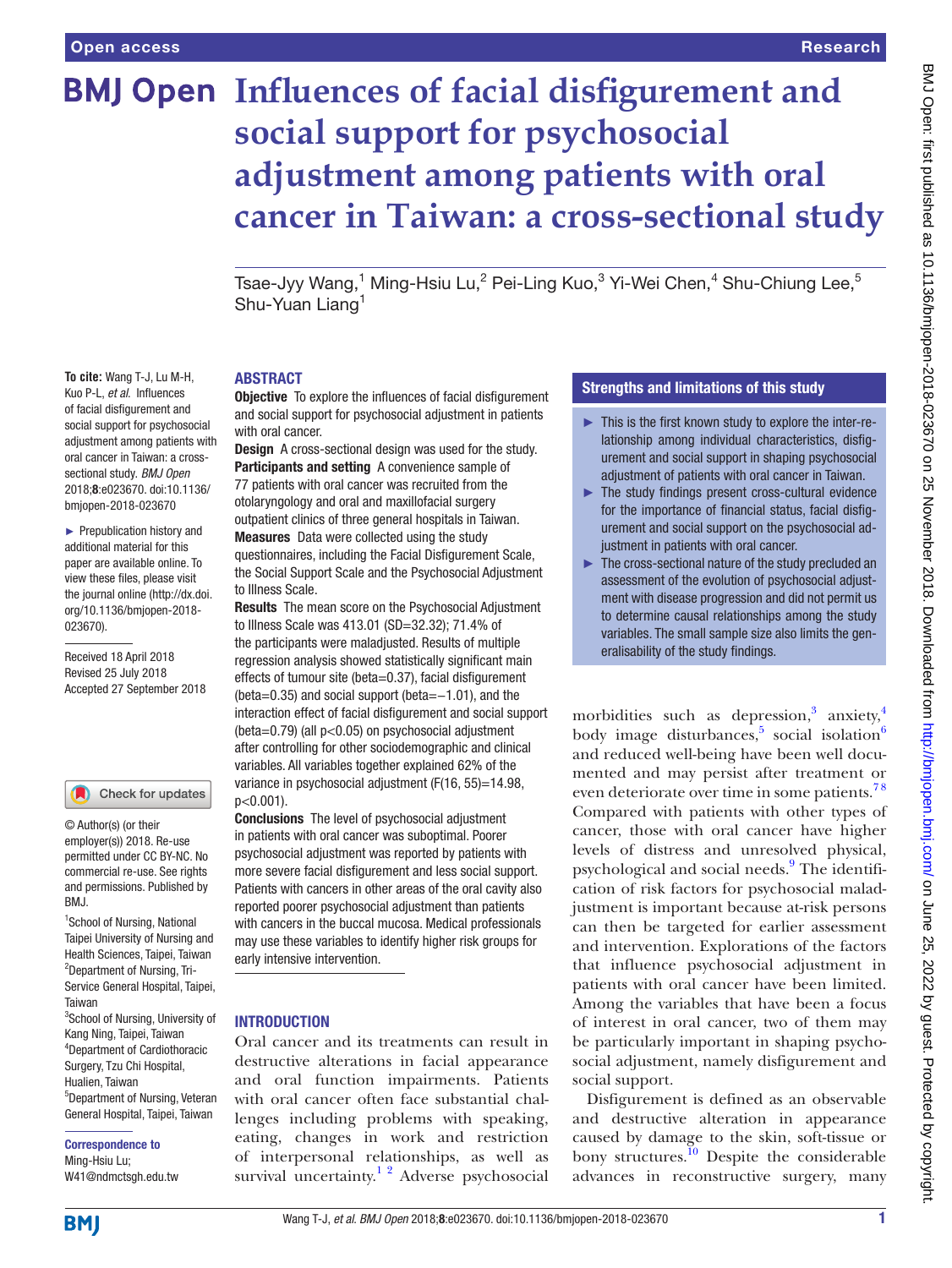patients with oral cancer still endure facial disfigure-ment and encounter associated social stigmatisation.<sup>[11 12](#page-5-8)</sup> Facial disfigurement resulting from the cancer itself or its surgical treatment has been one of the most stressful aspects of oral cancer.<sup>13</sup> This may be due to the fact that such disfigurement is usually very noticeable and difficult to keep hidden from sight.<sup>14</sup> Moreover, the facial region is important to one's identity, body image, communication and interpersonal relationships.<sup>15 16</sup> Only a few studies have investigated the impacts of disfigurement on psychosocial adjustment in patients with oral cancer. In these studies, the degree of facial disfigurement was negatively associated with psychological and social functioning.<sup>[17 18](#page-5-12)</sup>

Social support is the other factor that may affect the psychosocial adjustment of patients with oral cancer . Social support involves providing psychological and material resources from a social network, with the intention of helping an individual cope with stress.<sup>19</sup> Social support has been studied considerably with regard to the psychosocial well-being in cancer populations. The degree of support was found to be correlated with emotional well-being, $20$  psychosocial adjustment<sup>21</sup> and quality of life.<sup>22</sup> Although research has shown the benefits of social support in a number of cancer populations, oral cancer is not the same as other cancer patient populations. As mentioned above, patients with oral cancer often have problems with speech/communicationand facial disfigurement after treatment. These issues can lead to social isolation and depression, and more or different support may be required through the disease trajectory. However, few studies exist regarding the influence of social support on psychosocial adjustment in patients with oral cancer, and the findings are equivocal. For example, Katz *et*  $a^{\beta 3}$ reported that social support was associated with positive adjustment. Clarke  $et \text{ } a\text{ } l\text{}$ <sup>17</sup> found that satisfaction with social support was not a significant predictor of appearance-related adjustment in patients with head and neck cancer. Thus, the purpose of the study was to explore the influence of facial disfigurement and social support on psychosocial adjustment in patients with oral cancer. We hypothesise that psychosocial maladjustment would be associated with more postsurgical disfigurement and less social support after controlling for sociodemographic and clinical variables.

#### **METHODS**

#### Study design and setting

This was a cross-sectional study. A convenience sample of patients with oral cancer was recruited from the otolaryngology and the oral and maxillofacial surgery outpatient clinics of three general hospitals in Taipei, Taiwan. A research nurse rated each participant's facial disfigurement and administered the battery of self-reported research instruments. The data collection took place at the waiting areas outside the outpatient clinics during the patients' visits to the clinics.

BMJ Open: first published as 10.1136/bmjopen-2018-023670 on 25 November 2018. Downloaded from http://bmjopen.bmj.com/ on June 25, 2022 by guest. Protected by copyright BMJ Open: first published as 10.1136/bmjopen-2018-023670 on 25 November 2018. Downloaded from <http://bmjopen.bmj.com/> on June 25, 2022 by guest. Protected by copyright.

Volunteers who met the following eligibility criteria were included: (1) diagnosed with stage I to IVA oral cancer, (2) had completed the primary treatment (surgery, chemotherapy or radiation therapy) for at least 1month, (3) 18 years of age or older and (4) able to speak or read Mandarin. Potential participants were excluded if they were hospitalised within the past month or treated for a psychiatric illness. The desired sample size was estimated using G-Power software  $(V.3.1)$ .<sup>24</sup> Considering the number of potential predictors (n=15) in this study, a sample size of 68 would have 80% power to detect a large effect size of  $f^2$ =0.35 with a 0.05 level of significance using a linear multiple regression fixed model.

#### Patient and public involvement

The development of the research question and hypothesis was informed by working closely with patients with oral cancer. However, patients and public were not involved in the recruitment to and conduct of the study. An abstract of the study results will be mailed to the study participants.

#### Variables and measurements

Sociodemographics including age, gender, education level, marital status, employment status, monthly income and financial hardship were collected from participants. Data on clinical variables, including tumour sites, cancer stages, type of cancer therapies and postsurgical period, were extracted from the participants' medical records. Facial disfigurement was measured both objectively by using the Observer-Rated Facial Disfigurement 9-Point Likert Scale<sup>[23](#page-5-17)</sup> and subjectively by using the Patient-Rated Facial Disfigurement Visual Analogue Scale (VAS).<sup>25</sup> A trained research nurse rated the participants' facial disfigurement on a 9-point observer-rated disfigurement rating scale (1=minimalto 9=severe) with regard to the size and the visibility of the disfigured area, the extent of face/neck shape alteration and the degree of destruction in facial expression. $^{25}$  The scale showed good discriminant and convergent validity and inter-rater reliability (intraclass correlation coefficient of  $0.91$ ) in previous studies.<sup>23</sup> <sup>25</sup> Participants were also administered the two-item Patient-Rated Facial Disfigurement VAS. They were asked to place a mark on a 100mm horizontal line to represent the extent to which: (1) 'their facial appearance had been altered by surgery' and (2) 'their surgery is apparent to other people'.[25](#page-5-19) Each scale is anchored by 'not at all' at the left end of the scale and 'worst possible' at the right end. The scale has shown good reliability and validity in a previous study.[25](#page-5-19) The two patient-rated items correlated significantly ( $r=0.76$ ,  $p<0.001$ ) and the patients' self-rated facial disfigurement correlated significantly with surgeonrated facial disfigurement  $(r=0.45, p=0.04).$ <sup>25</sup>

The Social Support Scale<sup>[26](#page-5-20)</sup> was used to measure perceived social support. The 16-item scale covers four principal areas of social support: emotional, informational, appraisal and instrumental. For each item, the participants indicated how often within the last month they experienced support from their families and friends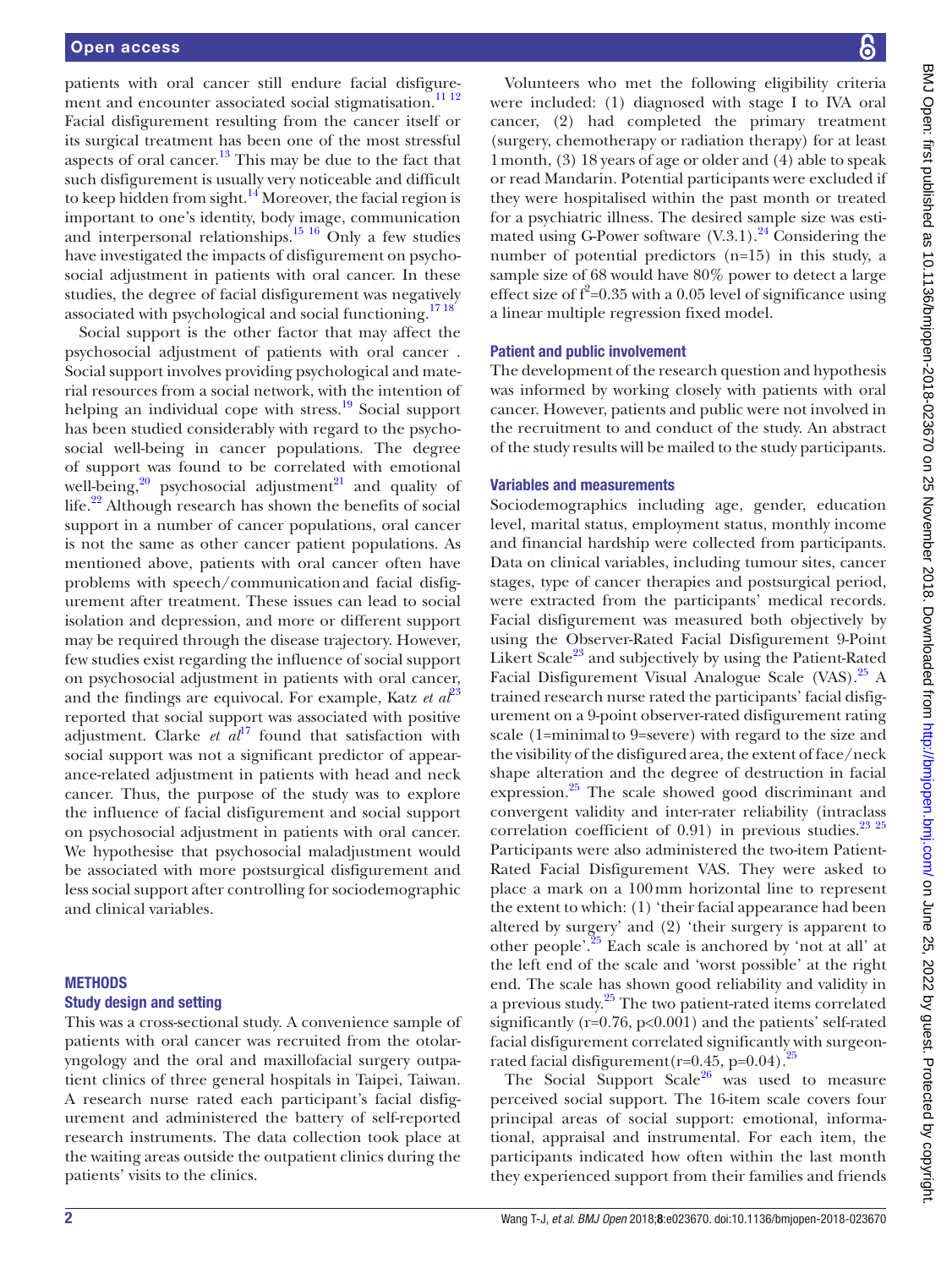on a 4-point Likert scale. The total score of the 16 items represents support from families and friends. A higher score indicates greater support. The scale was developed in Chinese and validated for patients with cancer.<sup>26</sup> In the current study, the Cronbach's  $\alpha$  values were 0.95, indicating good internal consistency.

Psychosocial adjustment to illness was defined as the management of intrapsychic and social demands in response to physical disease.<sup>27</sup> The Chinese version of the Psychosocial Adjustment to Illness Scale-Self Report (PAIS-SR)<sup>28</sup> was used to measure psychosocial adjustment. The 46-item scale covers the following seven domains of psychosocial adjustment to illness: healthcare orientation, vocational rehabilitation, domestic environment, sexual relationships, extended family relationships, social environment and psychological distress.<sup>28</sup> The participants indicated how much difficulty they experienced for each item within the last month on a 4-point Likert scale (0 no problem to 3—many difficulties). The total score for each domain represents the level of adjustment difficulty in a specific area. Each raw domain score was converted into a standardised area T-score (0–100) using the norm of mixed cancer patients provided by Derogatis and Derogatis.[29](#page-5-23) The total sum of the seven domain T-scores provides a total PAIS-SR score, with a possible range of 0–700. A higher score indicates a greater difficulty experienced by the patient. A cut-off score of 393 (equivalent to a T-score of 62 in mixed cancer patients) and above is positive for clinical levels of maladjustment.<sup>29</sup> The scale has shown an acceptable level of reliability and validity in past studies involving cancer populations.<sup>21</sup>  $29\frac{30}{1}$  The internal consistency (Cronbach's  $\alpha$ ) in the current sample ranged from 0.65 to 0.89 for the domain scores and was 0.90 for the total score, indicating good reliability.

### Statistical methods

Hierarchical multiple regression analyses were used to examine the influences of sociodemographic and clinical variables, disfigurement, and social support on psychosocial adjustment. Step 1 involved all sociodemographic and clinical variables. Step 2 included facial disfigurement and social support. Step 3 involved the interaction term of facial disfigurement and social support. Categorical variables were dummy coded prior to analysis. Standardised residual plots and collinearity statistics were used to check normality and independent assumptions of the regression analysis. Neither assumption was violated. Prior to analysis, missing data were examined. There were only two data values missing for each of the tumour site, cancer stage and disease duration variables and one data value missing for the disfigurement variable. Pairwise deletion was used in the correlation analysis and list-wise deletion was used in the regression analysis for handling missing data. All statistical analyses were conducted using the Statistical Package for Social Sciences V.20.0 (IBM). Sensitivity analyses of bivariate relationships between psychosocial adjustment and other study variables were presented in the online [supplementary appendix](https://dx.doi.org/10.1136/bmjopen-2018-023670).

# Open access

# **RESULTS**

A total of 121 potentially eligible patients with oral cancer were approached; 27 individuals refused to participate and 12 individuals felt too ill to participate. A total of 77 participants were included in the study. Their average age was 53.04 years (range 34–81 years). The majority of participants were male (96.11%), married (76.62%), unemployed (72.73%) and with a monthly income less than NT\$20 000 (71.05%). Most of them had buccal mucosa cancer (67.53%) and had been treated with surgeries and adjuvant therapies (59.74%). The average postsurgical period was 24.84 months (range 1–176 months) [\(table](#page-3-0) 1).

The mean score of nurse-rated facial disfigurement was 4.75 (SD=2.07). The mean scores of two patient-rated facial disfigurement were 52.17 (SD=30.62) and 57.59 (SD=33.04) for appearance been altered and surgery apparent to others, respectively. The three disfigurement measures were highly correlated. Separate analyses were performed for them and the results were parallel. Therefore, the inferential analysis results were reported based on patient-rated surgery apparent to others. The mean score on social support was  $39.06$  (SD=9.40), which indicated a perception of fairly good support from family and friends. The average score on the PAIS-SR was 413.01 (SD=32.32), indicating that these participants were facing great challenges in adjusting to life beyond cancer ([table](#page-3-1) 2). Using a score of 393 as the cut-off point, 55 (71.4%) patients scored positive for clinical levels of psychosocial maladjustment. The mean T-scores for each of the seven PAIS-SR domains ranged from 55.69 to 66.08. The patients reported the most difficulty in extended family relationships, followed by vocational environment, sexual relationships, social environment, healthcare orientation and psychological distress [\(table](#page-3-1) 2).

Results of multiple regression analysis showed statistically significant main effects of tumour site (beta=0.37), facial disfigurement (beta=0.35) and social support (beta=−1.01), and the interaction effect of facial disfigurement and social support (beta=0.79) (all  $p<0.05$ ) on psychosocial adjustment after controlling for other sociodemographic and clinical variables. All variables together explained 62% of the variance in psychosocial adjustment (F(16, 55)=14.98, p<0.001) [\(table](#page-3-2) 3).

# **DISCUSSION**

In this cross-sectional study, we have examined the inter-relationship among individual characteristics, disfigurement and social support in shaping psychosocial adjustment in patients with oral cancer. Results showed that tumour site, facial disfigurement, social support, as well as the interaction term of facial disfigurement and social support were statistically significant predictors of psychosocial adjustment. Poorer psychosocial adjustment was reported by patients with more severe facial disfigurement and less social support. Patients with cancers in other areas of the oral cavity (tongue, gingiva, mouth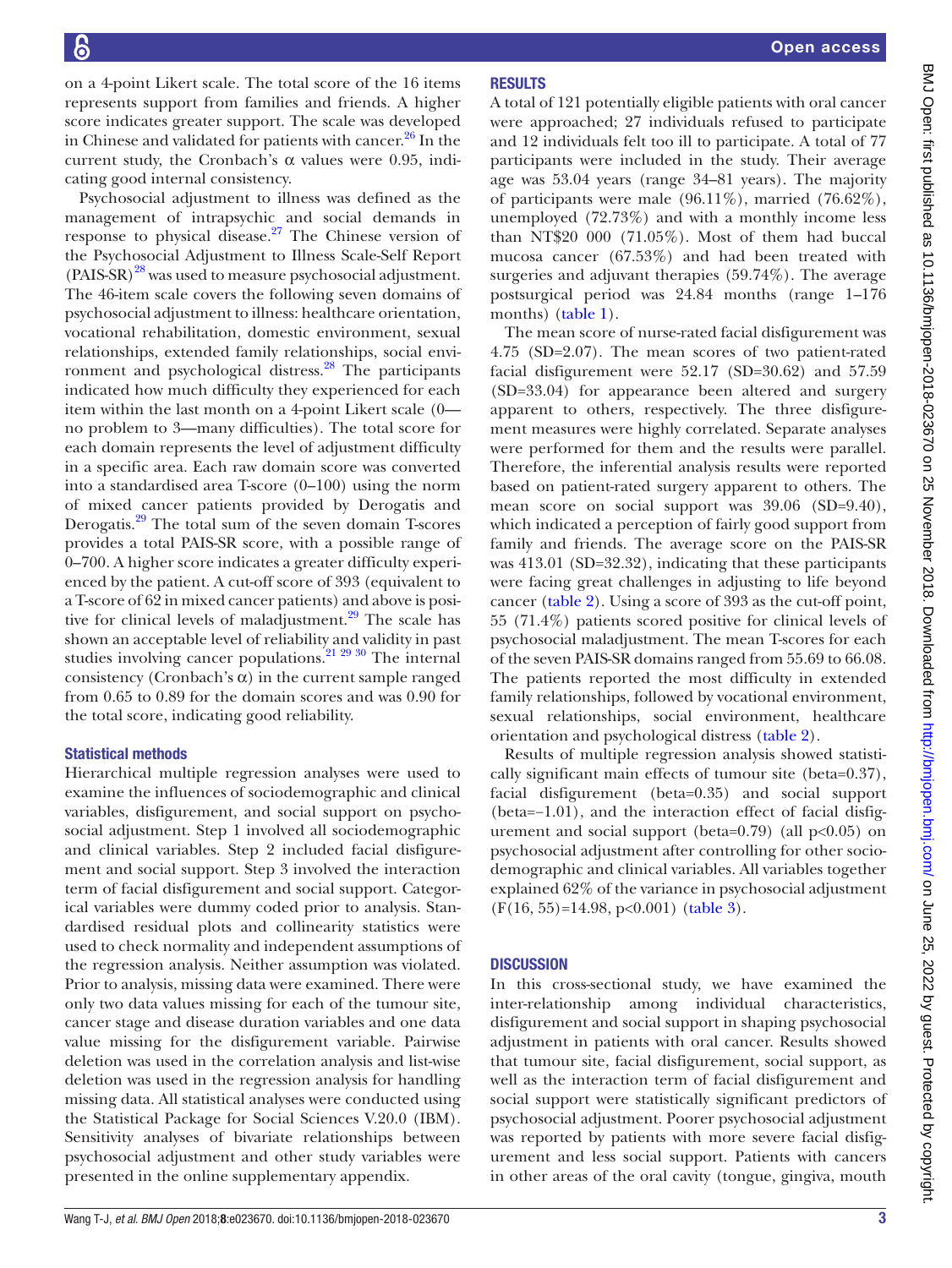<span id="page-3-0"></span>

| <b>Variables</b>                      | Frequency % |       | Range     |
|---------------------------------------|-------------|-------|-----------|
| Age (mean; SD)                        | 53.04       | 9.31  | $34 - 81$ |
| Gender                                |             |       |           |
| <b>Male</b>                           | 74          | 96.11 |           |
| Female                                | 3           | 3.89  |           |
| <b>Education level</b>                |             |       |           |
| Primary school and below              | 19          | 24.68 |           |
| Middle to high school                 | 50          | 64.93 |           |
| College and above                     | 8           | 10.39 |           |
| <b>Marital status</b>                 |             |       |           |
| Single                                | 18          | 23.38 |           |
| <b>Married</b>                        | 59          | 76.62 |           |
| <b>Employment status</b>              |             |       |           |
| <b>No</b>                             | 56          | 72.73 |           |
| Yes                                   | 21          | 27.27 |           |
| Monthly income (NT\$)                 |             |       |           |
| $<$ 20000                             | 54          | 71.05 |           |
| 20000-39999                           | 10          | 13.16 |           |
| >40000                                | 12          | 15.79 |           |
| Hospital                              |             |       |           |
| A                                     | 7           | 9.09  |           |
| В                                     | 23          | 29.87 |           |
| C                                     | 47          | 61.04 |           |
| Postsurgical period (mean; SD)        | 24.84       | 39.27 | $1 - 176$ |
| Tumour site                           |             |       |           |
| <b>Buccal mucosa</b>                  | 52          | 67.53 |           |
| Tongue, gingiva, mouth floor,<br>lips | 25          | 32.47 |           |
| Cancer stage                          |             |       |           |
| Stage I                               | 13          | 16.88 |           |
| Stage II                              | 22          | 28.57 |           |
| Stage III                             | 11          | 14.29 |           |
| <b>Stage IV</b>                       | 29          | 37.66 |           |
| Adjuvant therapy                      |             |       |           |
| <b>No</b>                             | 31          | 40.26 |           |
| Yes                                   | 43          | 59.74 |           |

floor or lips) also reported poorer psychosocial adjustment than patients with cancers in the buccal mucosa. The associations with psychosocial adjustment for facial disfigurement and social support were independent of sociodemographic and clinical variables. These results suggest that patients with oral cancer with severe facial disfigurement are at particular risk for problems with psychosocial adjustment. Social support has been shown to have a direct supportive effect for psychosocial adjustment and also buffer the detrimental effects of facial disfigurement on psychosocial adjustment. In addition,

<span id="page-3-1"></span>Table 2 Descriptive data of perceived disfigurement, social support, depression and psychosocial adjustment (n=77)

| <b>Variables</b>                      | <b>Mean</b> | <b>SD</b> | Range     |
|---------------------------------------|-------------|-----------|-----------|
| Patient-rated facial<br>disfigurement | 52.17       | 30.62     | $0 - 100$ |
| Social support                        | 39.07       | 9.40      | 11–48     |
| Psychosocial adjustment               | 413.01      | 32.32     | 352–499   |
| Healthcare orientation                | 56.58       | 10.20     | $35 - 76$ |
| Vocational environment                | 62.14       | 3.52      | $55 - 70$ |
| Domestic environment                  | 56.13       | 10.37     | $34 - 78$ |
| Sexual relationships                  | 58.71       | 4.89      | $51 - 70$ |
| Extended family relationships         | 66.08       | 3.44      | 63-73     |
| Social environment                    | 58.44       | 6.83      | $45 - 70$ |
| Psychological distress                | 55.69       | 8.03      | $46 - 72$ |

## <span id="page-3-2"></span>Table 3 Hierarchical regression analysis of predictors of psychosocial adjustment (n=77)

| $\beta$                                       |         |                 |            |  |  |
|-----------------------------------------------|---------|-----------------|------------|--|--|
|                                               |         | Model 1 Model 2 | Model 3    |  |  |
| <b>Predictive variables</b>                   | β       | β               | β          |  |  |
| Age                                           | 0.01    | $-0.04$         | $-0.15$    |  |  |
| <b>Education level</b>                        |         |                 |            |  |  |
| Middle to high versus<br>primary and below    | $-0.01$ | 0.02            | 0.04       |  |  |
| College and above versus<br>primary and below | $-0.11$ | $-0.06$         | $-0.09$    |  |  |
| Marital status (married vs<br>single)         | $-0.16$ | $-0.00$         | 0.08       |  |  |
| Employment status (yes vs<br>no)              | $-0.22$ | $-0.26$         | $-0.30*$   |  |  |
| Monthly income                                |         |                 |            |  |  |
| 20000-39999 vs < 20000                        | $-0.18$ | $-0.09$         | $-0.01$    |  |  |
| ≥40000 vs <20000                              | $-0.07$ | 0.04            | 0.06       |  |  |
| Tumour site (others vs buccal<br>mucosa)      | $0.27*$ | $0.32**$        | $0.37**$   |  |  |
| Cancer stage                                  |         |                 |            |  |  |
| II vs I                                       | $-0.08$ | 0.02            | 0.034      |  |  |
| III vs I                                      | $-0.16$ | $-0.10$         | $-0.04$    |  |  |
| IV vs I                                       | $-0.04$ | $-0.03$         | $-0.07$    |  |  |
| Adjuvant therapy (yes vs no)                  | 0.14    | 0.08            | 0.09       |  |  |
| Postsurgical period                           | $-0.21$ | $-0.23$         | $-0.12$    |  |  |
| <b>Facial disfigurement</b>                   |         | $0.35**$        | $0.35***$  |  |  |
| Social support                                |         | $-0.27*$        | $-1.01***$ |  |  |
| Facial disfigurement * social<br>support      |         |                 | $0.79***$  |  |  |
| $R^2$                                         | $0.34*$ | $0.52***$       | $0.62***$  |  |  |
| F                                             | 2.19    | 3.85            | 5.48       |  |  |
| $R^2$ change                                  | $0.34*$ | $0.18***$       | $0.11***$  |  |  |
| F change                                      | 2.19    | 10.03           | 14.98      |  |  |
| *P<0.05, **P<0.01, ***P<0.001.                |         |                 |            |  |  |

BMJ Open: first published as 10.1136/bmjopen-2018-023670 on 25 November 2018. Downloaded from http://bmjopen.bmj.com/ on June 25, 2022 by guest. Protected by copyright. BMJ Open: first published as 10.1136/bmjopen-2018-023670 on 25 November 2018. Downloaded from <http://bmjopen.bmj.com/> on June 25, 2022 by guest. Protected by copyright.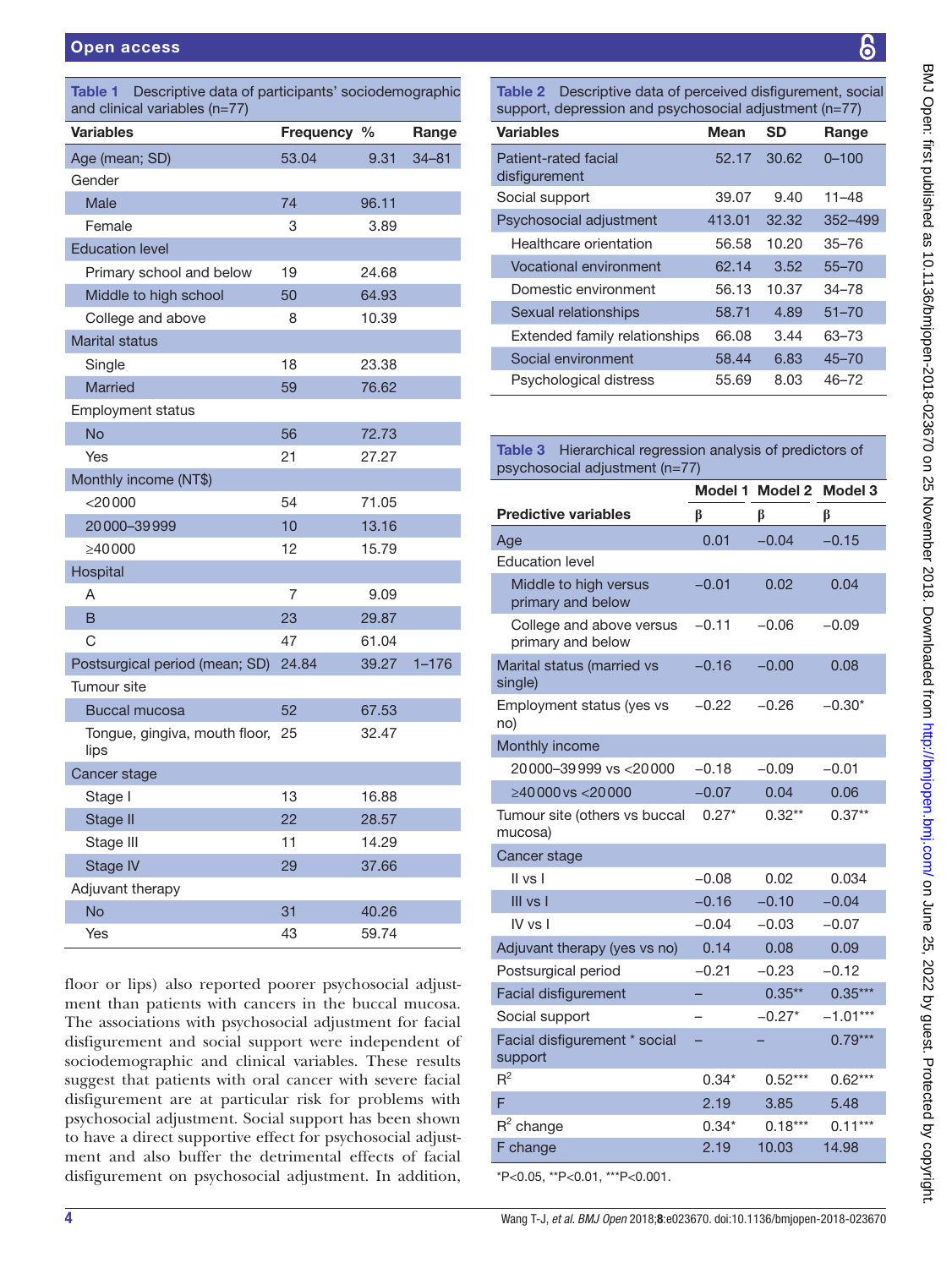the difference in adjustment observed between patients with different tumour sites can also be related to how extensive their surgeries were. For example, patients with cancer of tongue may receive partial or complete glossectomy and patients with gingival cancer may undergo mandibulectomy.

Adequate psychosocial adjustment is crucial for patients with oral cancer to cope with multiple stressors of their disease and to balance their lives within the restrictions imposed by the long-term sequelae of cancer treatments.[2 31](#page-5-24) Maladjustment can result in problems with interpersonal relationships and psychological distress.<sup>32</sup> The results of the study indicate that the psychosocial adjustments after oral cancer vary widely. Overall, the study participants reported a poorer adjustment score than what was reported in a previous study with patients with head and neck cancer. $33$  Using PAIS-SR T-score of 62 as the cut-off point for clinical levels of maladjustment suggested by Derogatis and Derogatis<sup>29</sup>, 71% of our participants tested positive.

Facial deformity seriously affects an individual's body image and communication.<sup>7</sup> Postoperative patients with oral cancer often suffer setbacks in interpersonal interactions due to their appearance; resulting in withdrawal, alienation and social isolation. $3435$  Only a few studies have investigated the impacts of disfigurement on psychosocial adjustment in patients with oral cancer. In these studies, the level of facial disfigurement was negatively associated with psychological and social functioning.<sup>17 35</sup> Fear of negative evaluation has also been found to be a statistically significant predictor of adjustment.<sup>17</sup> We used both objective and subjective measures of facial disfigurement and yielded similar results, which support the negative impact of facial disfigurement on psychosocial adjustment. This finding is consistent with other reports in the head and neck cancer literature.<sup>[5 17 18](#page-5-3)</sup>

In the current study, 72.73% of participants are unemployed. Although it is hard to know whether this high unemployment rate is due to the disease or the disfigurement, we found a significantly higher level of facial disfigurement in the unemployed participants than in the employed participants. This finding suggests that facial disfigurement may also negatively affect an individual's work status.<sup>36</sup>

Social support is another important factor which may facilitate postoperative psychosocial adjustment in patients with oral cancer. In this study, we found a statistically significant direct effect of social support on psychosocial adjustment. This is consistent with findings in the cancer literature that have shown a positive association between the degree of social support and the extent of psychosocial adjustment.<sup>21</sup> <sup>23</sup> We also found a statistically significant interaction effect of social support and facial disfigurement on psychosocial adjustment. These findings indicate that social support benefits occur through both a direct effect and by way of a moderating mechanism shaping the extent to which facial disfigurement affect psychosocial adjustment. Collectively, these results

support the importance of social support for facilitating adaptation to cancer survivorship.

The limitations of this study include the following: it was cross-sectional, involved a small convenience sample and excluded patients without reconstructive surgeries. These factors limit the generalisability of the findings to patients with oral cancer as a whole. Moreover, the cross-sectional nature of the study precluded an assessment of the evolution of psychosocial adjustment with disease progression and did not permit us to determine causal relationships among the study variables. Replication of the findings with a larger sample size, a longitudinal study design and the examinations of other moderating variables are warranted. For example, habits such as smoking, betel nut chewing and alcohol consumption may add additional explanations to the variations of psychosocial adjustment in patients with oral cancer, as these unhealthy habits are strongly related to oral cancers and make a difference on patients' perspectives about their disease (self-blame, self-stigmatised). Gender differences in psychosocial adjustment have been reported in a previous study of head and neck cancer survivors.<sup>23</sup> Females reported higher levels of appearance-related distress than males. However, due to having only three female participants in the current study, we were unable to examine the gender difference in psychosocial adjustment among patients with oral cancer. Nevertheless, the study results present evidence for the importance of facial disfigurement, and social support on the psychosocial adjustment in patients with oral cancer.

The study findings are relevant to the understanding of prerequisites that empower patients with oral cancer to successfully adjust to the diverse consequences of cancer and its treatments. Clinicians who work with patients with oral cancer should engage in an ongoing psychosocial assessment and appropriate referral may be needed. Psychosocial health services can enable patients with oral cancer to manage the psychological and social aspects of their health and thereby promote better adjustment. Future studies exploring the social-cognitive predictors of psychosocial adjustment will further inform the development of effective psychosocial interventions for oral cancer populations.

Acknowledgements The authors thank all the patients participated in this study.

Contributors All authors listed have read the manuscript, approved the validity and legitimacy of the data and its interpretation, and agree to the submission of the manuscript to the BMJ open. All authors adhere to the ICMJE expectations for authorship and the specific contributions of each author to the manuscript are as following: T-JW: conception and design, analysis and interpretation of data, drafting and revising the manuscript. M-HL: conception and design, acquisition of data, analysis and interpretation of data, revising the manuscript critically. P-LK: analysis and interpretation of data, drafting and revising the manuscript critically. WWC: acquisition of data, revising the manuscript critically. S-CL: acquisition of data, revising the manuscript critically. S-YL: revising the manuscript critically.

Funding This work was supported by The Ministry of Science and Technology of the Republic of China, grant number (97-2314-B-227-002-MY2).

Competing interests None declared.

Patient consent Not required.